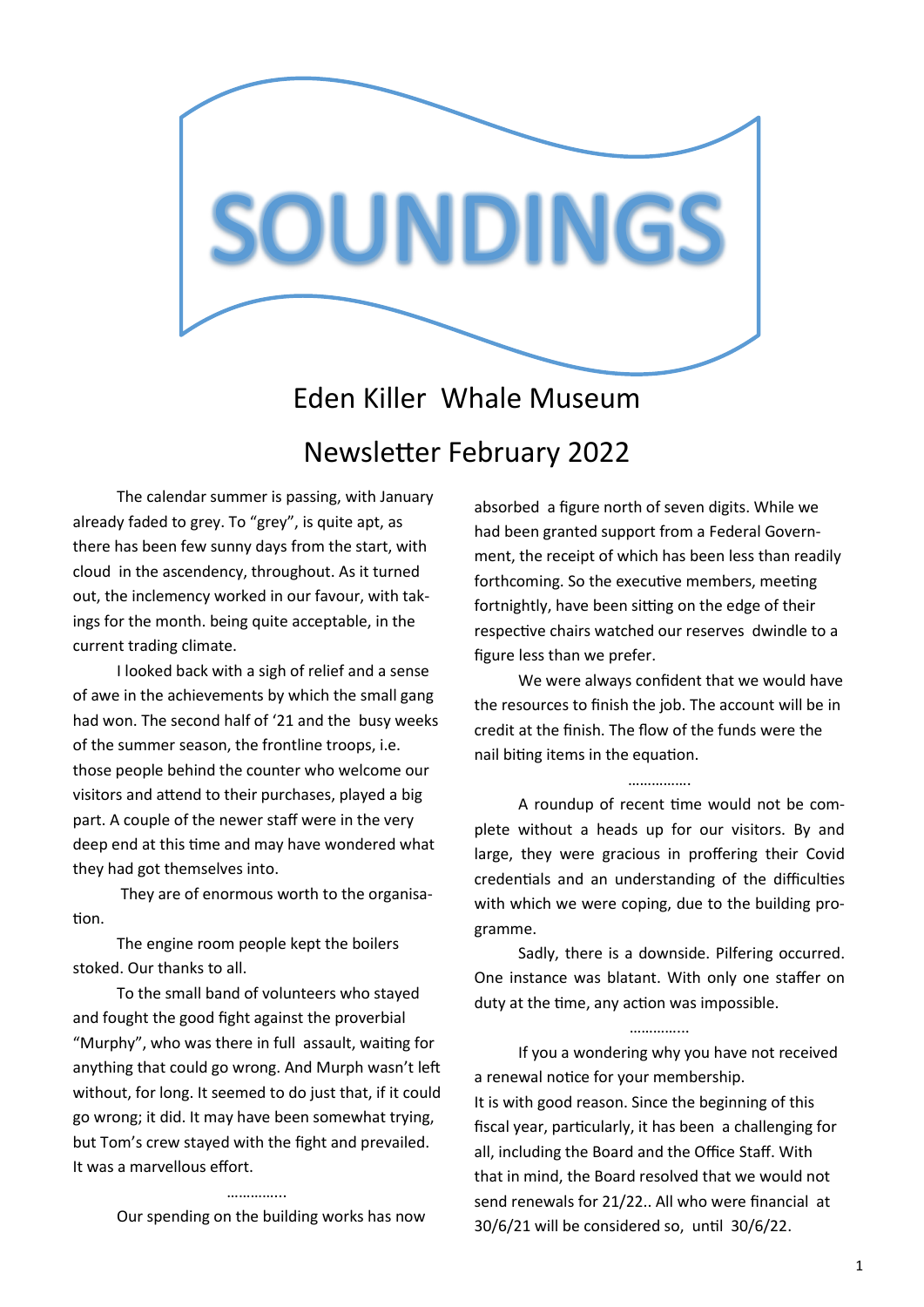### Visit by Local Member

On 20th January, we received a visit from local Member Kristy McBain. She inspected that of the building works to which we had access and was impressed

with what she had seen. Commenting on the major step we have taken, Kristy was particularly impressed with the incorporation the passenger lift in the programme.

The local member met all staff and volunteers who were in the building at the time. In chatting to her and her schedule. It reinforced to me, how difficult this electorate is to service by the local member, whoever that may be.



.

Kristy re–aquainted herself with the "star" of our show, during her visit..

Kristy was accompanied by Melanie Leach Electorate officer and Euan Osten, an EMHS alumni of Kristy's, on work experience.

Angela George photo

I spoke with Euan seeking what he might aim for post HSC. In answer to my question. Euan says he as no political aspirations at this time!

## ………………… Tom in Demand

Old Tom continues to spark interest around the world.

In the eighties we were contacted by a Canadian , institution, having heard of the longevity accorded to Tom, wanted to scientifically age the old fellow.

We were asked for a tooth that they might extract a section, to carry out their science. They told of the fact that within a killer whale's tooth, growth rings appear, similar to a tree, which indicates time.

The committee was torn between our own need to know and letting any part of Tom from our grasp.

We were given firm assurances as to its return. Fresh in our minds was an experience that Bert Egan underwent, not long before I came on the scene.

Bert was old school. Despite the horrors that he had encountered in his young life and by then he was in his eighties, Bert retained a trust in people.

Bert had been co-erced into lending a lance to Bill Peach's support crew with firm assurance it would be

Asked for a tooth that they might saw a section to carry out their science, we received the request with little enthusiasm. The antennae of our collective minds tuned to the knowledge of Bert Egan's experience, which had occurred in the recent past.

Reluctant, we most certainly were.

We were torn between our own need to know and letting any part of the skeleton out of our grasp. Firm assurances were given as to its return. .

With forebodings we acquiesced . After all it was a reputable organisation which had made the request.

Once again we were let down.

Sure, we got the tooth back but not before about two years had passed with much frustration, a ship load of correspondence and some poorly connected phone conversations.

And the verbal result was not quite the same as the written.

For those of us who walk past Tom, regularly, it's not hard to become item blind. There is a small frame on the first corner of his case. This gives a summary of the Canadian findings.

The new request is of twenty first century scientific intent . It will be of interest to us all and will require but a small intrusion to the skeleton.

I am running out of space in this column so will cobble a piece together for inclusion next time.



Here's the old fellow helping to raise funds for the Bega Hospital wig library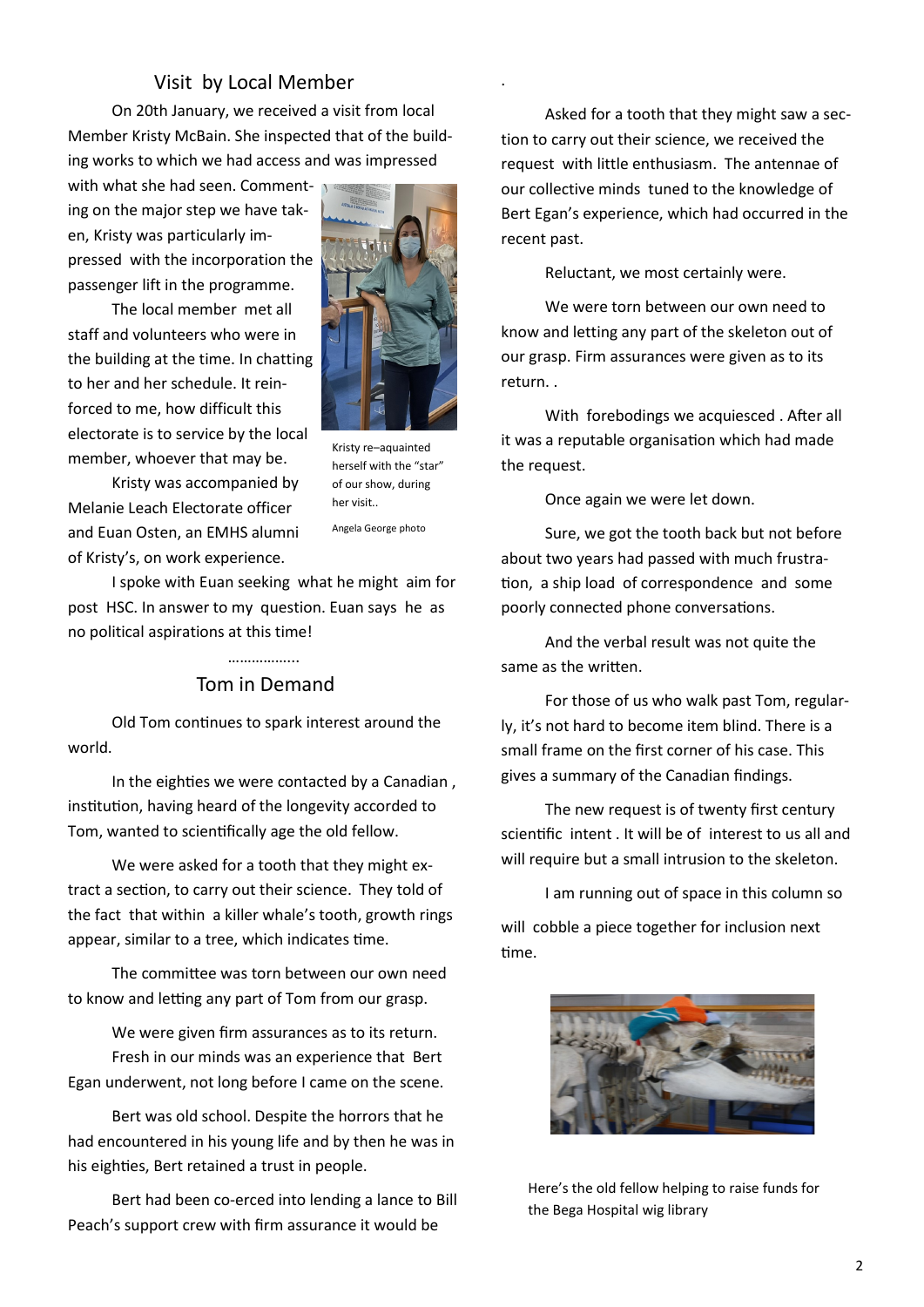$\mathscr{P}_{e}$ ople

#### Bon Voyage Ben

Just as the last lockdown was about to happen, *Ben d*eville wa to join us as one of the troops in the front

of house. Ben had just finished his HSC and saw being on our crew as a way of making "a few bob" ( do youngn's use that expression today?), before heading off to university.



Joining us would also be another addition to his already extensive C.V.

Ben was not a stranger to EKWM, he having completed an internal tourism familiarisation course, here at EKWM, back in about 2016. As he was dedicated to that exercise, so he proved to be a competent, reliable and punctual staff member.

Before leaving for Sydney on his life's next journey to Macquarie, Ben and his family had a week or so on the gold coast.

At Western Sydney, he will further his aim to secondary teaching. His study will in the history and geography fields.



Ben goes with every good wish from EKWM.

Secretary, *Jenny Drenkhahn*, has been having a few week's break with daughter, *Heidi,* at Broken Hill. Heidi was hose moving in the time, so I dare say both girls were kept busy.

The TV news tells us there were some heavy

rainstorms out that way, the actual moving day.

Heidi studies her Australia Day award certificate, 2003.



Sisters and members of the Friends *Norma McGregor* and *Margaret Sheaves* have been having an experience with Skype recently. Norma is a resident at United Care, here in Eden. Because of positive tests for Covid, U.C. has been in and out of lockdown over recent weeks. Only coming out of one session last week, another case reared it's ugly head as I write, and another lockup is occurring.

Margaret was quite blown away with experience of speaking and seeing Norma and other fami-

Norma & Margaret startled by by the flash in the main cave at Yarrangobilly 2007



communication network.

We are pleased to welcome *Emily Anderson*  into our crew.

……………...

While Emily has very firm family roots in Eden, she has worked extensively, in other parts of the country, much of it in retail positions. This, no doubt, will serve her well, as she commences her time with us. We trust it will be a long and happy association.

*Barry Hughes* celebrated a birthday recently. A small function was held in the engine room to mark the occasion. We join that celebration and wish Barry health and happiness into the future.

…………

Barry has ensured that *Jessica* became familiar with the routine and comfortable in the operation, below decks.